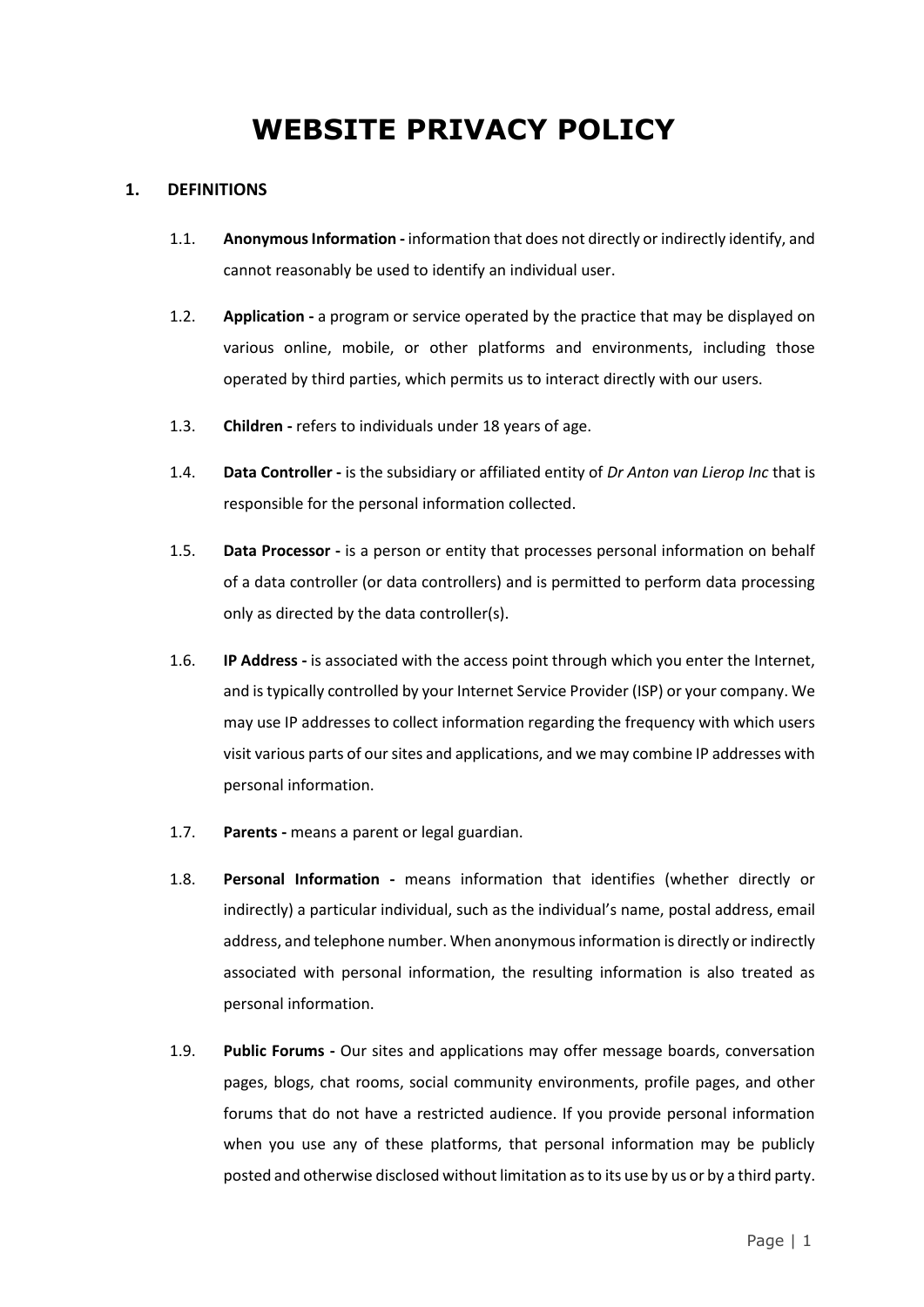#### **2. INTRODUCTION**

*Dr Anton van Lierop Inc* is committed to safeguarding the privacy of our website visitors and service users.

This policy applies where we are acting as a data controller with respect to your personal data.

We use cookies on our website. Insofar as those cookies are not strictly necessary for the provision of our website and/or services, we will ask you to consent to our use of cookies when you first visit our website.

In this policy, "we"; "us" and "our" refer to Dr Anton van Lierop Inc*.*

# **3. SCOPE OF THIS POLICY**

This privacy policy describes the treatment of information provided or collected on the sites and applications where this privacy policy is posted, whether on our digital properties or on applications we make available on third-party sites or platforms. We follow this privacy policy in accordance with applicable law in the places where we operate. In some cases, we may provide additional data privacy notices specific to certain products, practices, or regions. **Those terms are to be read in conjunction with this policy.**

Please keep in mind that when you provide information to us on a third-party site or platform (for example, via our applications), the information you provide may be separately collected by the thirdparty.

The information we collect is covered by this /her privacy policy, and the information the third-party site or platform collects is subject to the third-party site or platform's privacy practices. **Privacy choices you have made on the third-party site or platform will not apply to our use of the information we have collected directly through our applications.** 

**Please also keep in mind that our sites and applications may contain links to other sites not owned or controlled by us and we are not responsible for the privacy practices of those sites.**

We encourage you to be aware when you leave our sites or applications and to read the **privacy policies** of other sites that may collect your [personal information.](https://privacy.thewaltdisneycompany.com/en/current-privacy-policy/)

# **4. TYPES OF INFORMATION WE COLLECT**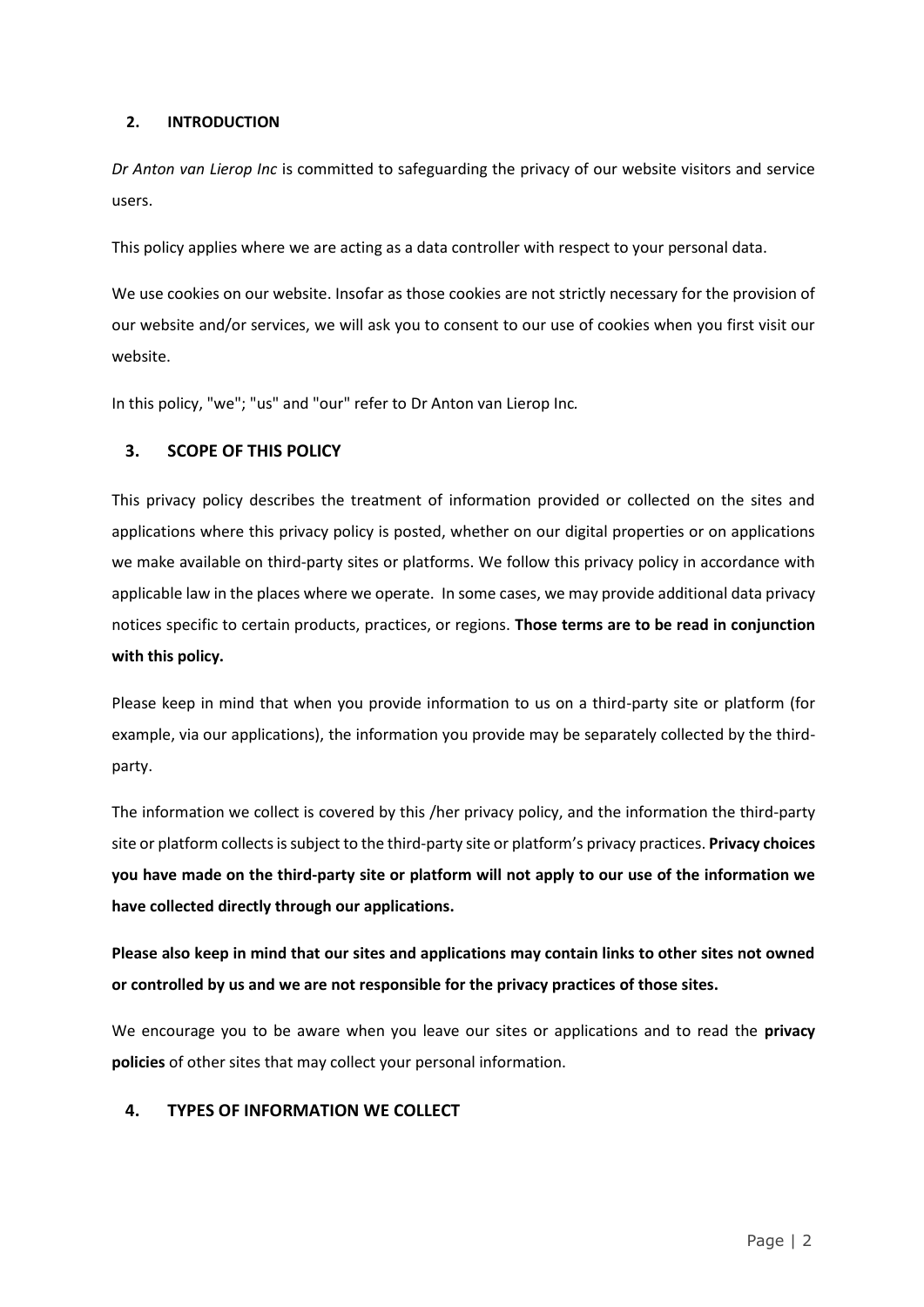We collect two basic types of information – **personal information and anonymous information** – and we may use personal and anonymous information to create a third type of information, **aggregate information**. For example, we collect:

- **registration information** information you provide us with when you create an account;
- information you provide in **public forums** on our sites and applications, such as your public posts;
- information sent either one-to-one or within a limited group using our **message, chat, post, or similar functionalities**, where we are permitted by the applicable law to collect this information;
- information we obtain from a **third party**, such as a site or platform provider, about the use of our applications on third-party platforms or devices;
- **location information** information provided by a mobile device or other device interacting with one of our sites or applications (including through beacon technologies), or associated with your IP address, where we are permitted by law to process this information;
- **activity information** about your use, and the use by any person(s) you authorise through your account, of our sites and applications, such as the content you view or post, how often you use our services, and your preferences; and
- use, view device data when you visit our sites, use our applications on third-party sites or platforms, or open emails we send, including your browser or unique device identifier, and IP addresses.

#### **5. HOW WE COLLECT YOUR INFORMATION**

We collect information you provide to us when you request a services, or information from us, register with us (including when you link your profile on a third-party site or platform with your registration account), participate in public forums or other activities on our sites and applications, respond to guest surveys, or otherwise interact with us using one or more devices.

We collect information through a variety of technologies, such as cookies, analytics tools, Flash, pixels, and Web beacons.

**You consent to us acquiring information from other trusted sources to update or supplement the information you provided or we collected automatically, such as when we validate postal address**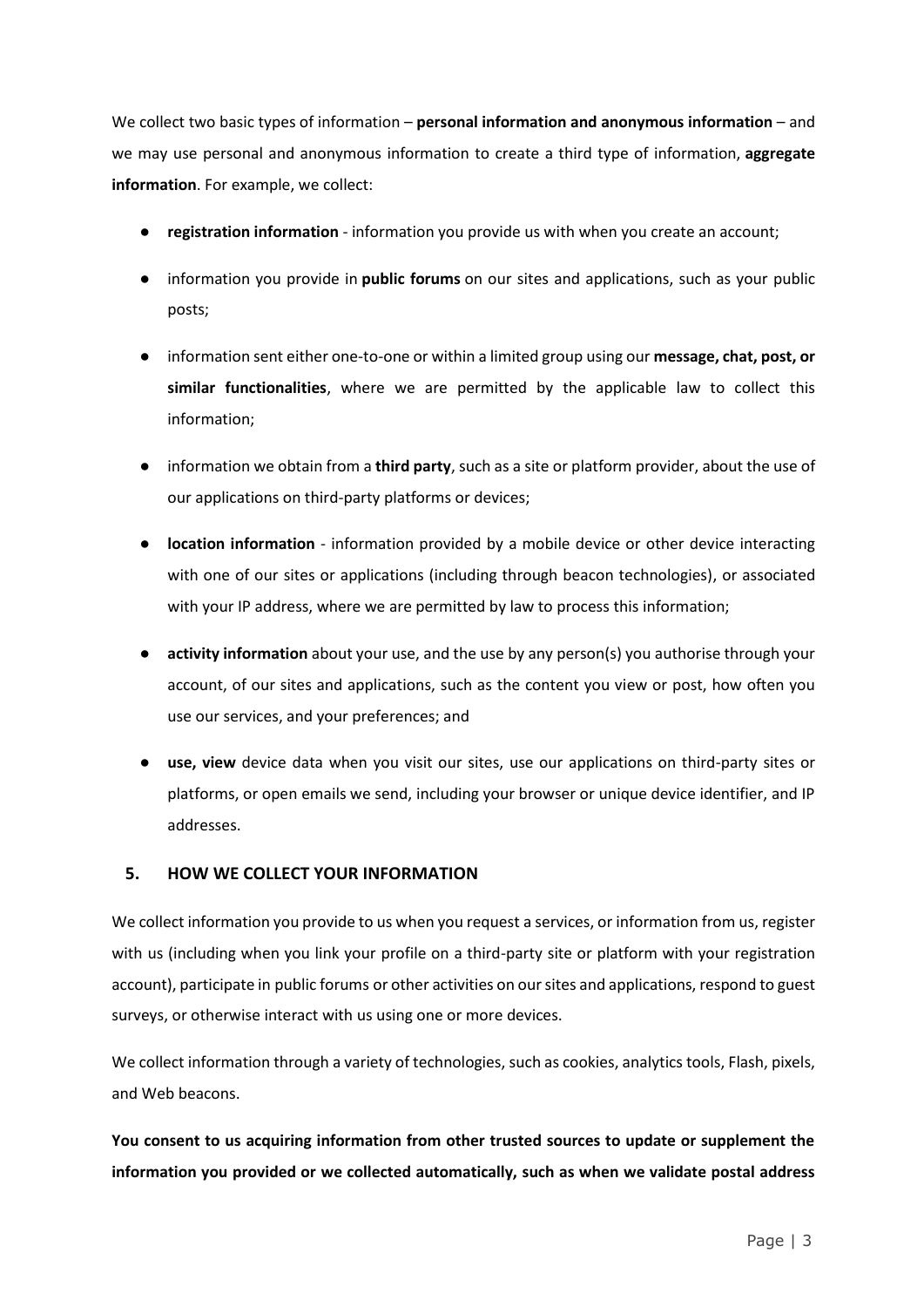**information.** Applicable laws may require that you authorise the third party to share your information with us before we can acquire it.

## **6. USE OF YOUR INFORMATION BY Dr Anton van Lierop Inc**

- We may process data about your use of our website and services (**usage data**). The usage data may include your IP address, geographical location, browser type and version, operating system, referral source, length of visit, page views and website navigation paths, as well as information about the timing, frequency and pattern of your service use. This usage data may be processed for the purposes of analysing the use of the website and services.
- We may process **account data**, which may include your name and email address. The source of the account data is you or your employer. The account data may be processed for the purposes of operating our website, providing our services, ensuring the security of our website and services, maintaining back-ups of our databases and communicating with you.
- We may process your personal data that is provided in the course of the use of our services (**service data**). The service data may be processed for the purposes of operating our website, providing our services, ensuring the security of our website and services, maintaining back-ups of our databases and communicating with you.
- We may process information contained in any enquiry you submit to us regarding goods and/or services (**enquiry data**). The enquiry data may be processed for the purposes of offering, marketing and selling relevant goods and/or services to you.
- We may process information relating to transactions, including purchases of goods and services, that you enter into with us and/or through our website (**transaction data**). The transaction data may be processed for the purpose of supplying the purchased goods and services and keeping proper records of those transactions.
- We may process information that you provide to us for the purpose of subscribing to our email notifications and/or newsletters (**notification data**). The notification data may be processed for the purposes of sending you the relevant notifications and/or newsletters. You will always have the option of withdrawing consent to this service.
- We may process information contained in or relating to any communication that you send to us (**correspondence data**).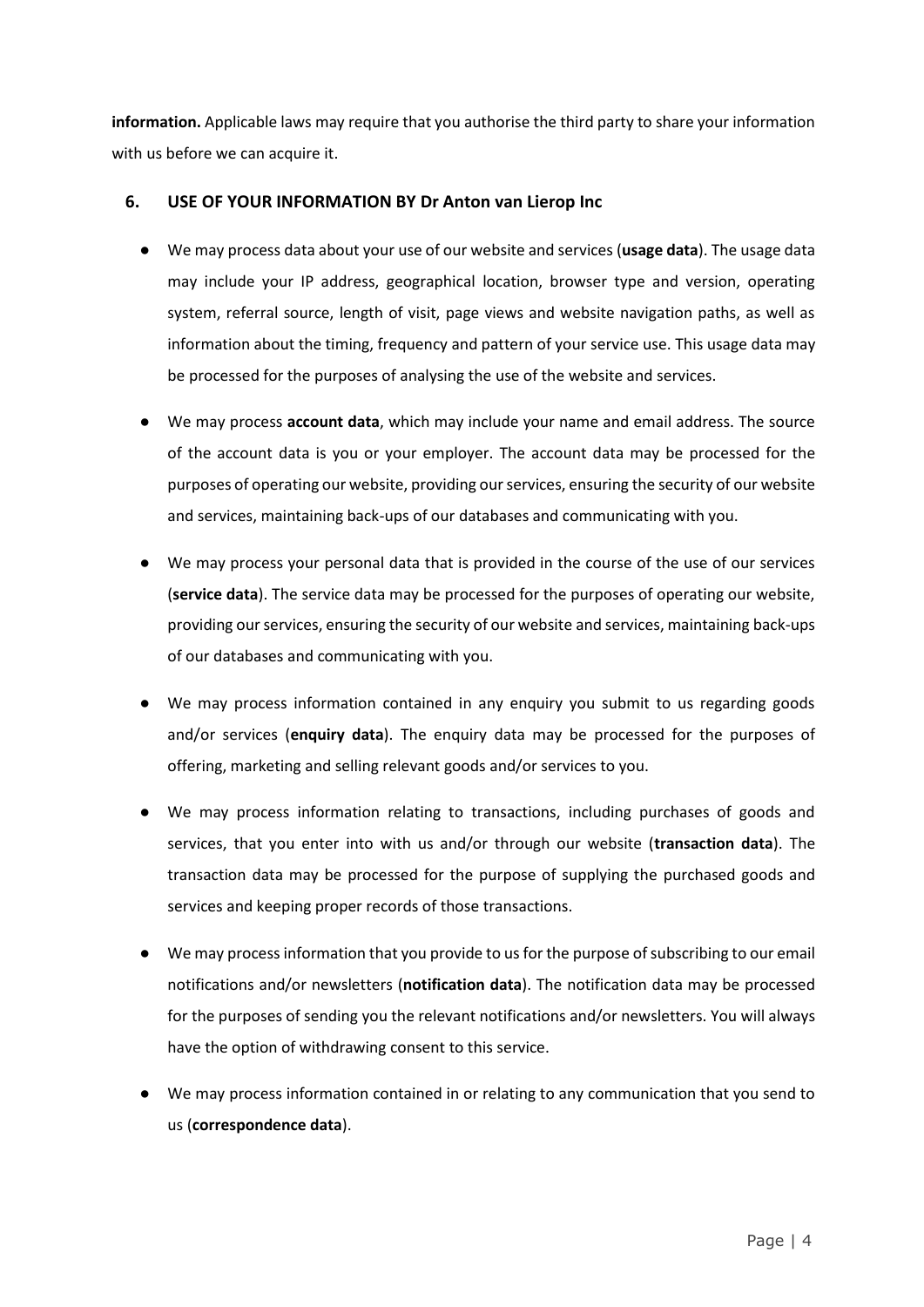**Please do not supply any additional or irrelevant personal data to us, unless we prompt you to do so.**

## **7. SHARING YOUR INFORMATION WITH OTHER ENTITIES**

We will not share your personal information with a third party outside Dr Anton van Lierop Inc except in limited circumstances, including:

When you allow (consent) us to sharing your personal information with another company, such as:

- Electing to share your personal information with carefully selected companies so that they can send you offers and promotions about their products and services; and
- Directing us to share your personal information with third-party sites or platforms, such as social networking sites. **Please note that once we share your personal information with another company, the information received by the other company is controlled by that company and becomes subject to the other company's privacy practices.**
- When companies perform services on our behalf, like package delivery, marketing and advertising, and customer service; however, these companies are prohibited from using your personal information for purposes other than those requested by us or required by law; and
- When we share your personal information with third parties in connection with the sale of a business, to enforce our **Terms and Conditions**, to ensure the safety and security of our guests and third parties, to protect our rights and property and the rights and property of our guests and third parties, to comply with legal process, or in other cases if we believe in good faith that disclosure is required by law.

#### **8. CHILDREN'S PRIVACY**

For information about our practices regarding children's personal information, please read our **Children's Privacy Policy.**

# **9. DATA SECURITY, INTEGRITY, AND RETENTION**

The security, integrity, and confidentiality of your information are extremely important to us. We have implemented technical, administrative, and physical security measures that are designed to protect your personal and sensitive information from unauthorised access, disclosure, use, and modification. We regularly review our security procedures to consider appropriate new laws, technology and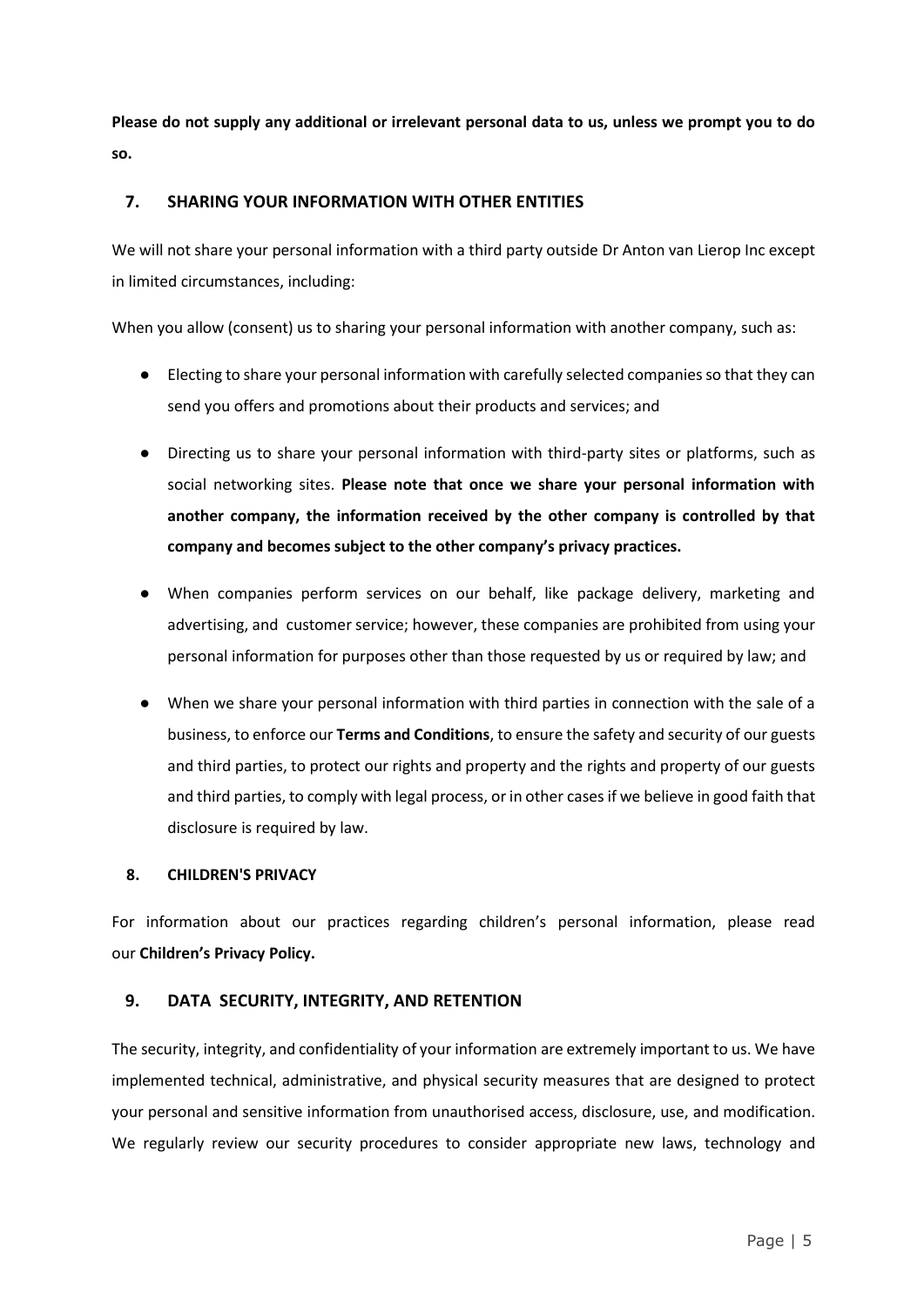methods. Please be aware that, despite our best efforts, no security measures are perfect or impenetrable.

#### **You consent to us retaining all your personal information for a period of six years after:**

- (a) termination of your membership;
- (b) your last electronic or telephonic communication with us;
- (c) your last electronic or telephonic transaction with us.

## **10. YOUR RIGHTS**

In this section, we summarise the rights that you have under data protection law. Some of the rights are complex, and not all of the details have been included in our summaries. Accordingly, you should read the relevant laws and guidance from the regulatory authorities for a full explanation of these rights.

Your principal rights under the data protection law are:

(a) the right to access;

(b) the right to object to processing - you have objected to processing, pending the verification of that your information. Where processing has been restricted on this basis, Dr Anton van Lierop Inc may continue to store your personal data. However, Dr Anton van Lierop Inc will only otherwise process it: with your consent; for the establishment, exercise or defence of legal claims; for the protection of the rights of another natural or legal person; or for reasons of important public interest.

- (c) the right to data portability;
- (d) the right to complain to the Regulator;
- (e) the right to withdraw consent;
- (f) you have the right to have any inaccurate personal data about you rectified;

(g) you have the right to restrict the processing of your personal data when: you contest the accuracy of the personal data or processing is unlawful;

(h) You have the right to object to our processing of your personal data on grounds relating to your particular situation, but only to the extent that the legal basis for the processing is that the processing is necessary for: the performance of a task carried out in the public interest or in the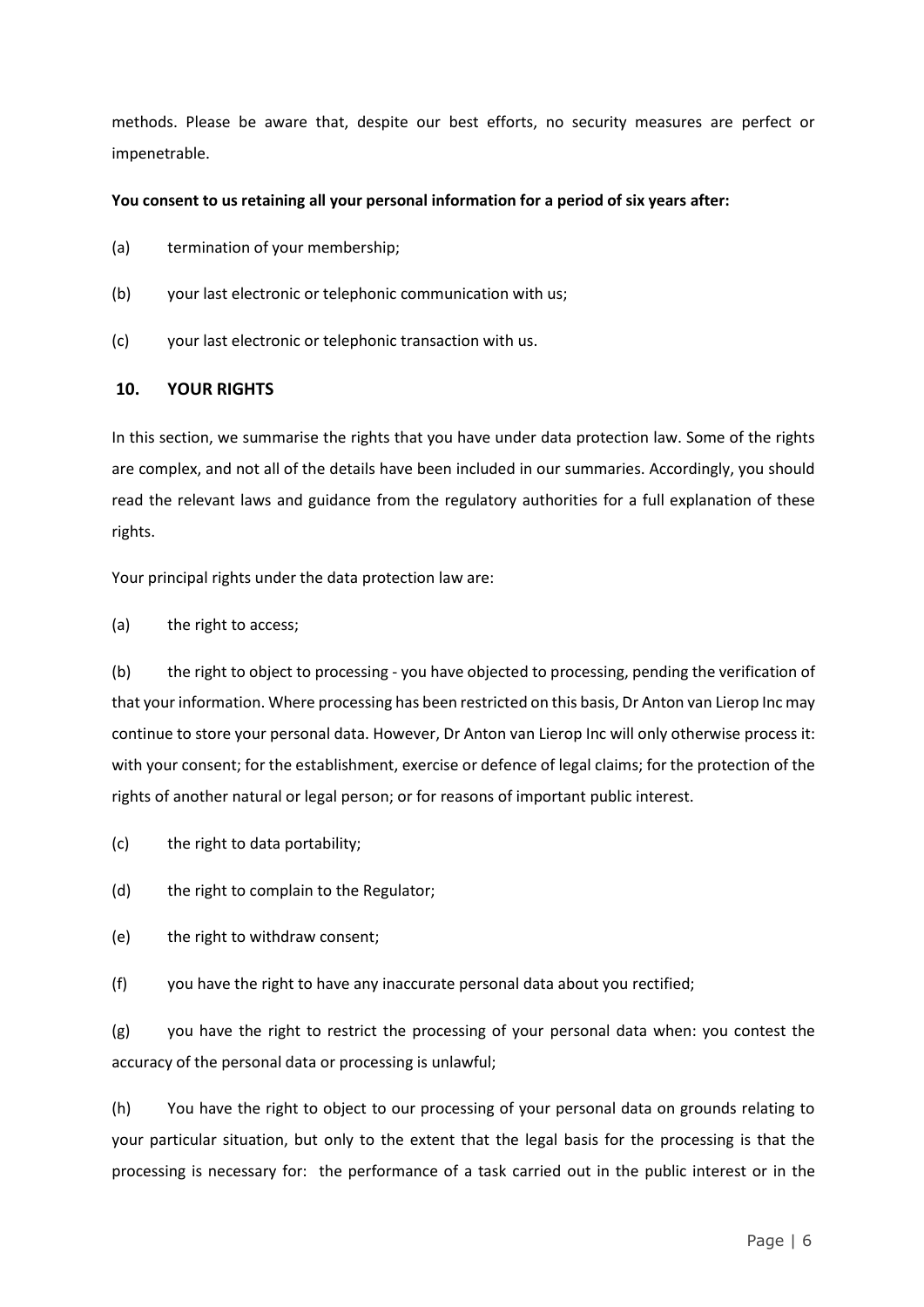exercise of any official authority vested in us, or the purposes of the legitimate interests pursued by us or by a third part. If you make such an objection, we will cease to process the personal information unless we can demonstrate compelling legitimate grounds for the processing which override your interests, rights and freedoms, or the processing is for the establishment, exercise or defence of legal claims.

If you consider that our processing of your personal information infringes data protection laws, you have a legal right to lodge a complaint with Dr Anton van Lierop Inc's Information Officer who is responsible for data protection.

To the extent that the legal basis for our processing of your personal information is consent, **you have the right to withdraw your consent at any time.** Withdrawal will not affect the lawfulness of processing before the withdrawal.

# **11. CHANGES TO THIS PRIVACY POLICY**

From time to time, we may change this privacy policy to accommodate new technologies, industry practices, regulatory requirements or for other purposes. **It is your obligation to check on a regular basis whether the policy has changed.**

#### **12. OUR DETAILS**

10.1 This website is owned by Dr Anton van Lierop Inc.

10.2 We are registered in South Africa under registration number *2019/040074/21*, and our registered office is at *74 Berlyn str, Paarl, 7646*.

10.3 Our principal place of business is at *74 Berlyn str, Paarl, 7646*.

10.4 You can contact us: by post, to the postal address given above; using our website contact form; by telephone, on 021 872 7472; or by email, using paarlent@worldonline.co.za.

# **13. INFORMATION OFFICER DETAILS**

Name: Dr Anton van Lierop

Telephone Number: 021 872 7472

Fax Number: 021 872 3599

E-Mail Address: paarlent@worldonline.co.za